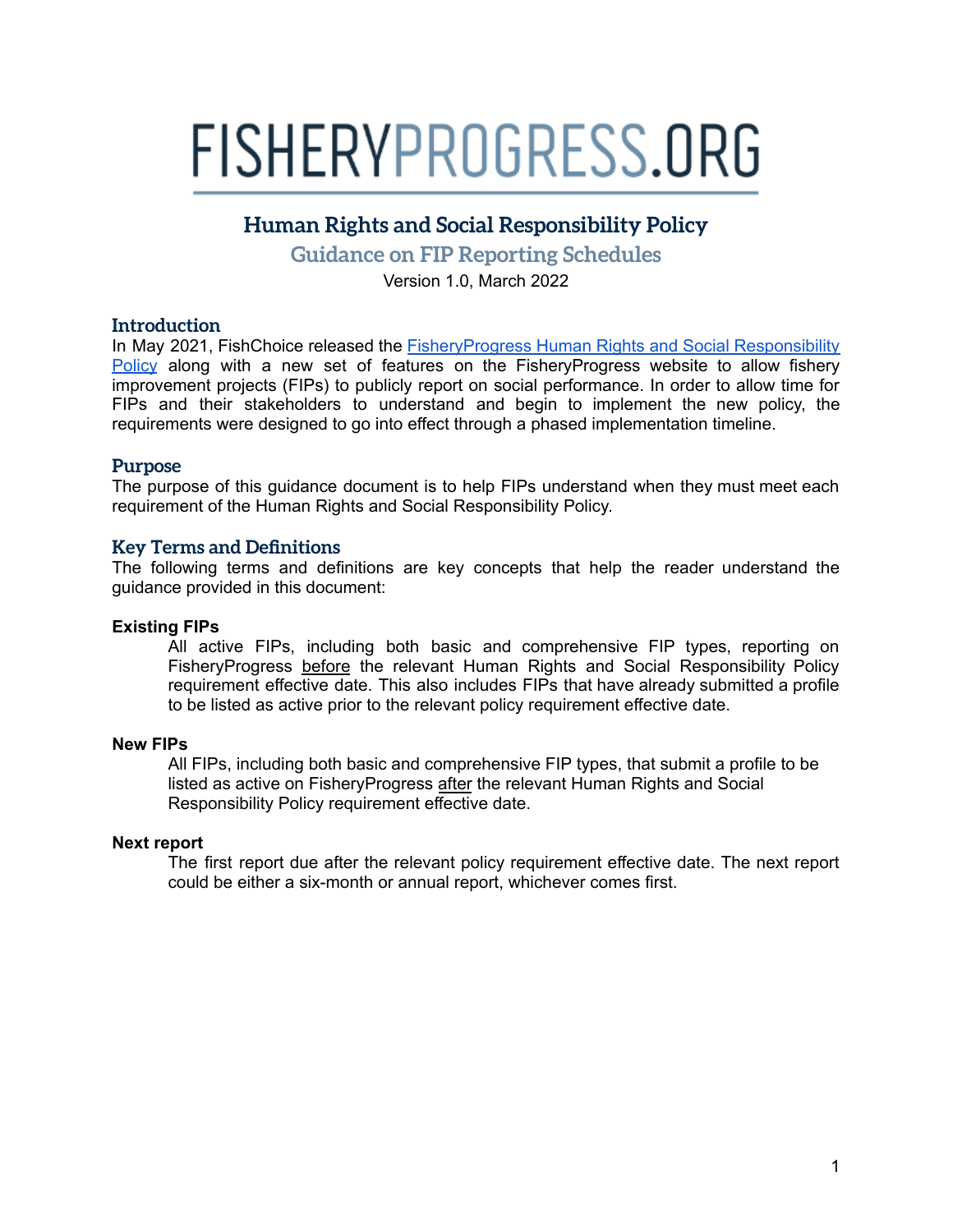# **Overview**

To allow time for FIPs to review and begin to implement the new requirements outlined in the [FisheryProgress](https://fisheryprogress.org/social-responsibility/our-approach) Human Rights and Social Responsibility Policy, Version 1.0 and Amendment, FisheryProgress is phasing in requirements over time. The effective dates for each requirement are presented below (Table 1).

#### **Table 1: Phased Implementation Timeline**

| Currently in effect (as of Nov. 1, 2021)                                                                                                                                                                                        |
|---------------------------------------------------------------------------------------------------------------------------------------------------------------------------------------------------------------------------------|
| 1.5 Self-evaluation<br>2.1 Risk assessment (if required) <sup>1</sup><br>2.2 Social workplan (if required) <sup>2</sup><br>2.3 Social workplan progress reporting (if required) <sup>3</sup><br>Component 3 Voluntary reporting |
| <b>Effective May 1, 2022</b>                                                                                                                                                                                                    |
| 1.2 Vessel list<br>1.4 Grievance mechanism                                                                                                                                                                                      |
| Effective Jan. 1, 2023                                                                                                                                                                                                          |
| 1.1 Policy statement<br>1.3 Fisher awareness of rights                                                                                                                                                                          |

**Although Table 1 indicates when requirements go into effect, specific deadlines for FIPs to meet requirements vary according to their unique reporting schedules and when they were first listed as active on FisheryProgress.**

For new FIPs, the document submission and review process for each requirement depends on when the FIP is listed as active on FisheryProgress. Once in full effect, many of the requirements must be met in order to be listed as active.

For existing FIPs, the document submission and review process for each requirement occurs as part of the FIP's regular six-month and annual reporting. Any existing FIP that does not meet the initial deadline for a policy requirement is moved to inactive status. This ensures that existing FIPs are held to the same reporting standard as new FIPs.

It is also important to remember that for each requirement, FIPs must meet both initial and progress reporting deadlines, which ensures that information is kept up to date.

<sup>1</sup> FIPs that meet one or more of the criteria for increased risk of forced labor and human trafficking (see Requirement 1.5) must complete a risk assessment.

<sup>&</sup>lt;sup>2</sup> FIPs must develop a social workplan to address all red indicators in the risk assessment.

<sup>&</sup>lt;sup>3</sup> FIPs with a social workplan must report on action progress every six months.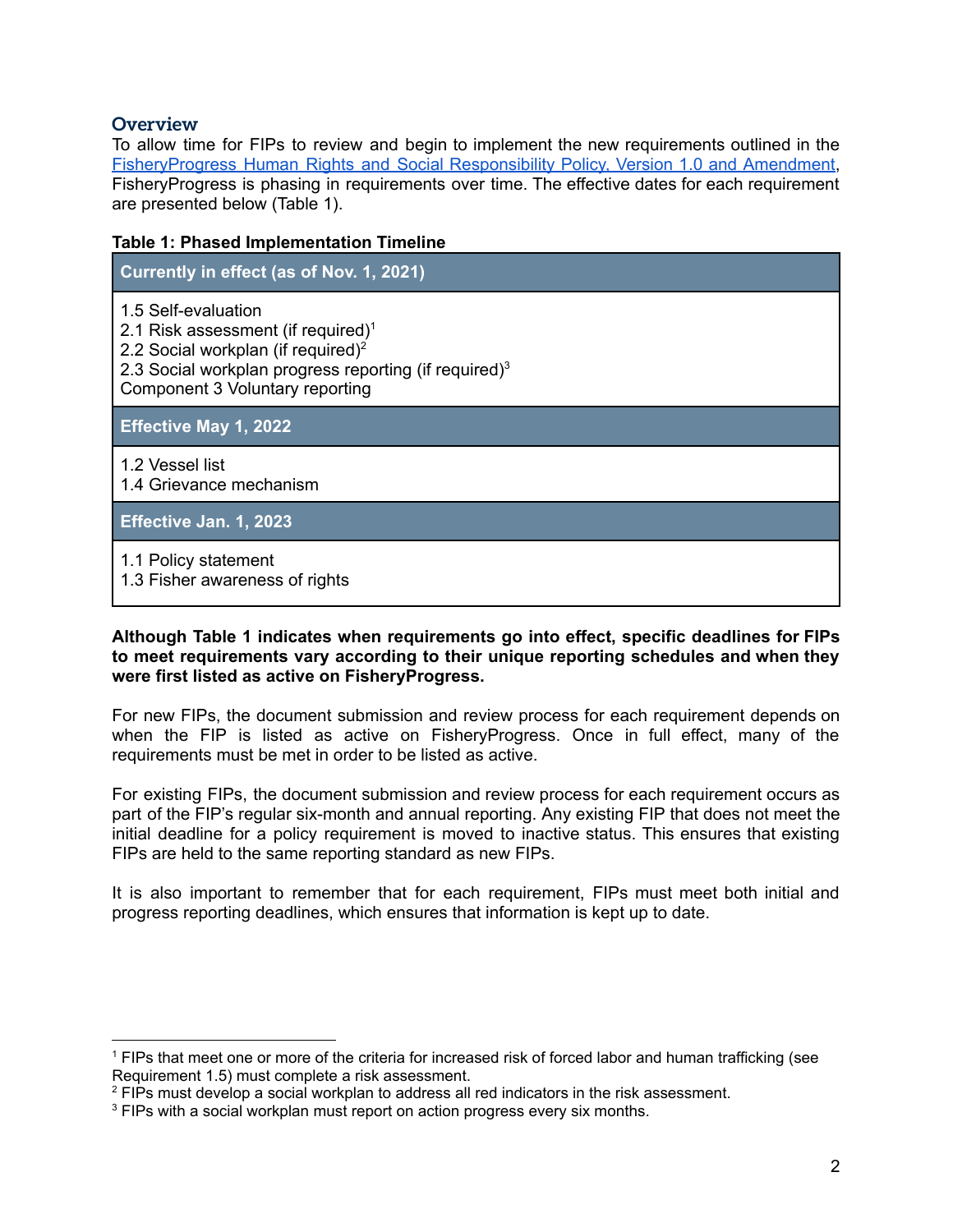# **Reporting Schedules by FIP Publication Date**

Because of the phased implementation timeline, the reporting schedule changes based on when the FIP is listed as active ("published") on FisheryProgress. FIPs fall into one of six categories:

- 1. FIPs active [before](#page-3-0) 1 Nov 2021
- 2. FIPs [published](#page-4-0) between 1 Nov 2021 and 31 Dec 2021
- 3. FIPs [published](#page-5-0) between 1 Jan 2022 and 30 Apr 2022
- 4. FIPs [published](#page-6-0) between 1 May 2022 and 30 June 2022
- 5. FIPs [published](#page-7-0) between 1 July 2022 and 31 Dec 2022
- 6. FIPs [published](#page-8-0) after 31 Dec 2022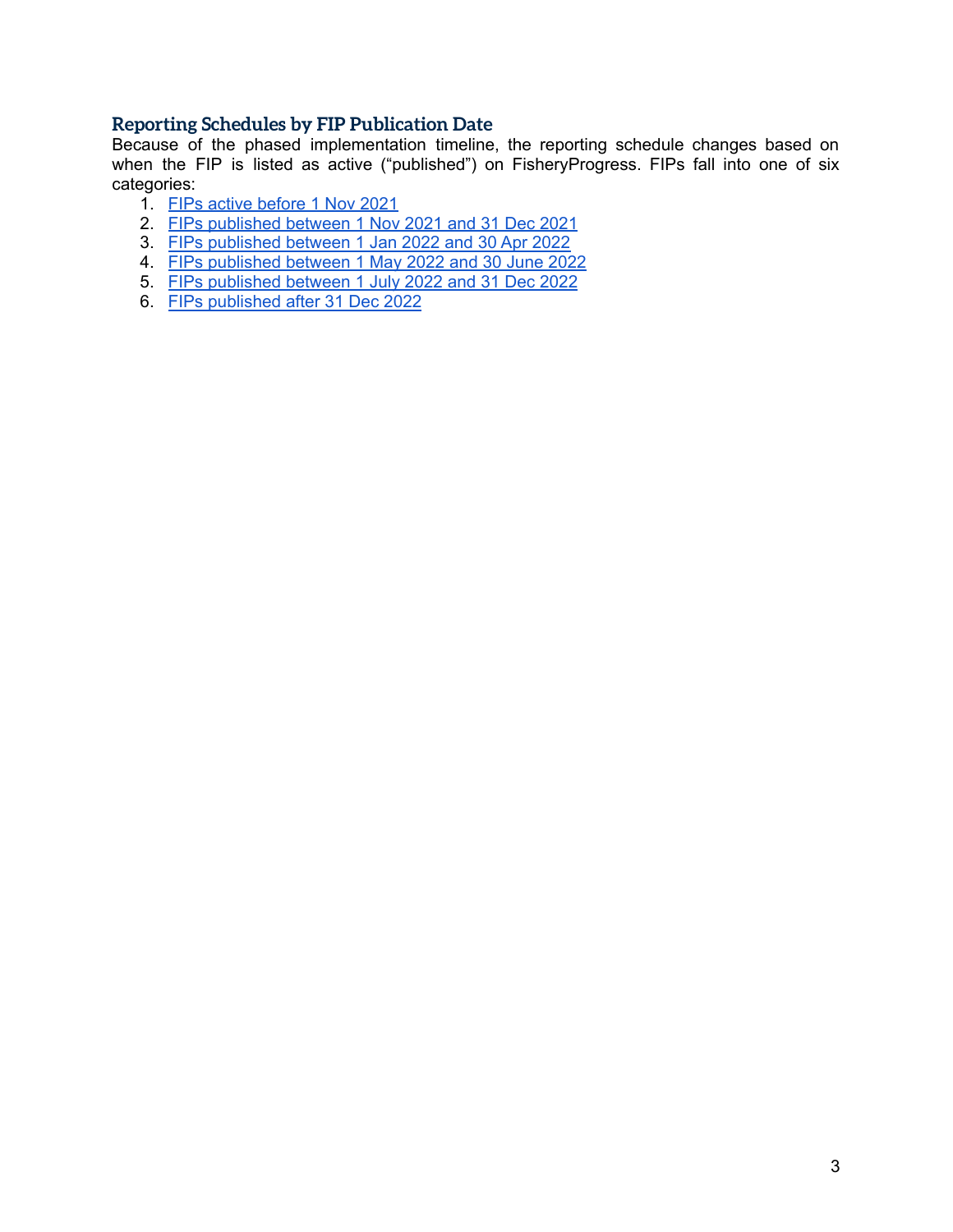# <span id="page-3-0"></span>**FIPs active before 1 Nov 2021**

Table 2 outlines the initial reporting timelines for FIPs that were listed as active as of 31 October 2021. Progress reporting requirements for six-month and annual reports differ, and are not included in Table 2. Please see the [example](#page-9-0) below for more information.

#### **Table 2: Initial deadlines for FIPs active before 1 Nov 2021**

| Next report after 1 Nov. 2021                                                       |
|-------------------------------------------------------------------------------------|
| 1.5 Self-evaluation                                                                 |
| Next report after 1 May 2022                                                        |
| 1.2 Vessel list<br>1.4 Grievance mechanism                                          |
| Next report after 1 Nov. 2022 (= 12 months after submission of the self-evaluation) |
| 2.1 Risk assessment (if required) $4$<br>2.2 Social workplan (if required) $5$      |
| Next report after 1 Jan. 2023                                                       |
| 1.1 Policy statement<br>1.3 Fisher awareness of rights                              |
| Next report after 1 May 2023 (= 6 months after submission of a social workplan)     |
| 2.3 Social workplan progress reporting (if required) <sup>6</sup>                   |

# **FIPs active before 1 Nov 2021 can also use this [interactive](https://docs.google.com/spreadsheets/d/1sekSgyhoP10Pcw7FghlcjM5bSQmd0OOPuyUkqZiBTZY/edit?usp=sharing) tool to determine their precise reporting schedule.**

<sup>&</sup>lt;sup>4</sup> FIPs that meet one or more of the criteria for increased risk of forced labor and human trafficking (see Requirement 1.5) must complete a risk assessment.

<sup>&</sup>lt;sup>5</sup> FIPs must develop a social workplan to address all red indicators in the risk assessment.

<sup>&</sup>lt;sup>6</sup> FIPs with a social workplan must report on action progress every six months.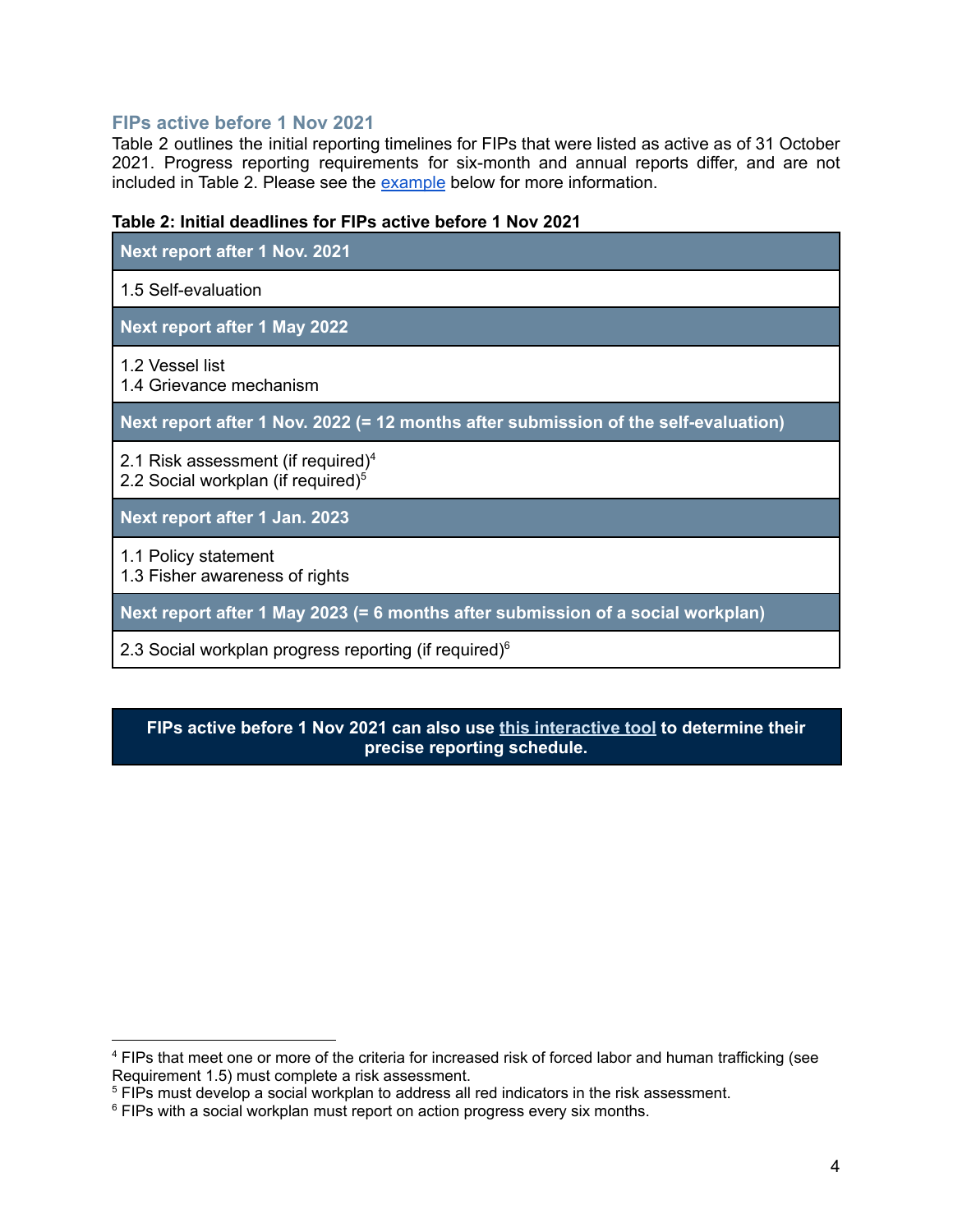# <span id="page-4-0"></span>**FIPs published between 1 Nov 2021 and 31 Dec 2021**

Table 3 outlines the initial and progress reporting deadlines for FIPs that were published between 1 Nov 2021 and 31 Dec 2021.

#### **Table 3: Initial and progress reporting deadlines for FIPs published between 1 Nov 2021 and 31 Dec 2021**

| To be listed as active                                                                                                                                                                                                                             |
|----------------------------------------------------------------------------------------------------------------------------------------------------------------------------------------------------------------------------------------------------|
| <b>Initial review:</b><br>1.5 Self-evaluation<br>$\bullet$                                                                                                                                                                                         |
| <b>First six-month report</b>                                                                                                                                                                                                                      |
| <b>Initial review:</b><br>1.2 Vessel list<br>$\bullet$<br>1.4 Grievance mechanism                                                                                                                                                                  |
| <b>First annual report</b>                                                                                                                                                                                                                         |
| <b>Initial review:</b><br>2.1 Risk assessment (if required) <sup>7</sup><br>2.2 Social workplan (if required) $8$<br>$\bullet$<br><b>Progress reporting:</b><br>1.2 Vessel list<br>1.4 Grievance mechanism<br>1.5 Self-evaluation                  |
| <b>Second six-month report</b>                                                                                                                                                                                                                     |
| <b>Initial review:</b><br>1.1 Policy statement<br>1.3 Fisher awareness of rights<br><b>Progress reporting:</b><br>2.3 Social workplan progress reporting (if required) <sup>9</sup>                                                                |
| <b>Second annual report</b>                                                                                                                                                                                                                        |
| <b>Initial review: N/A</b><br><b>Progress reporting:</b><br>1.2 Vessel list<br>$\bullet$<br>1.3 Fisher awareness of rights<br>1.4 Grievance mechanism<br>1.5 Self-evaluation<br>2.3 Social workplan progress reporting (if required) <sup>10</sup> |

<sup>&</sup>lt;sup>7</sup> FIPs that meet one or more of the criteria for increased risk of forced labor and human trafficking (see Requirement 1.5) must complete a risk assessment.

<sup>&</sup>lt;sup>8</sup> FIPs must develop a social workplan to address all red indicators in the risk assessment.

<sup>&</sup>lt;sup>9</sup> FIPs with a social workplan must report on action progress every six months.

<sup>&</sup>lt;sup>10</sup> FIPs with a social workplan must report on action progress every six months.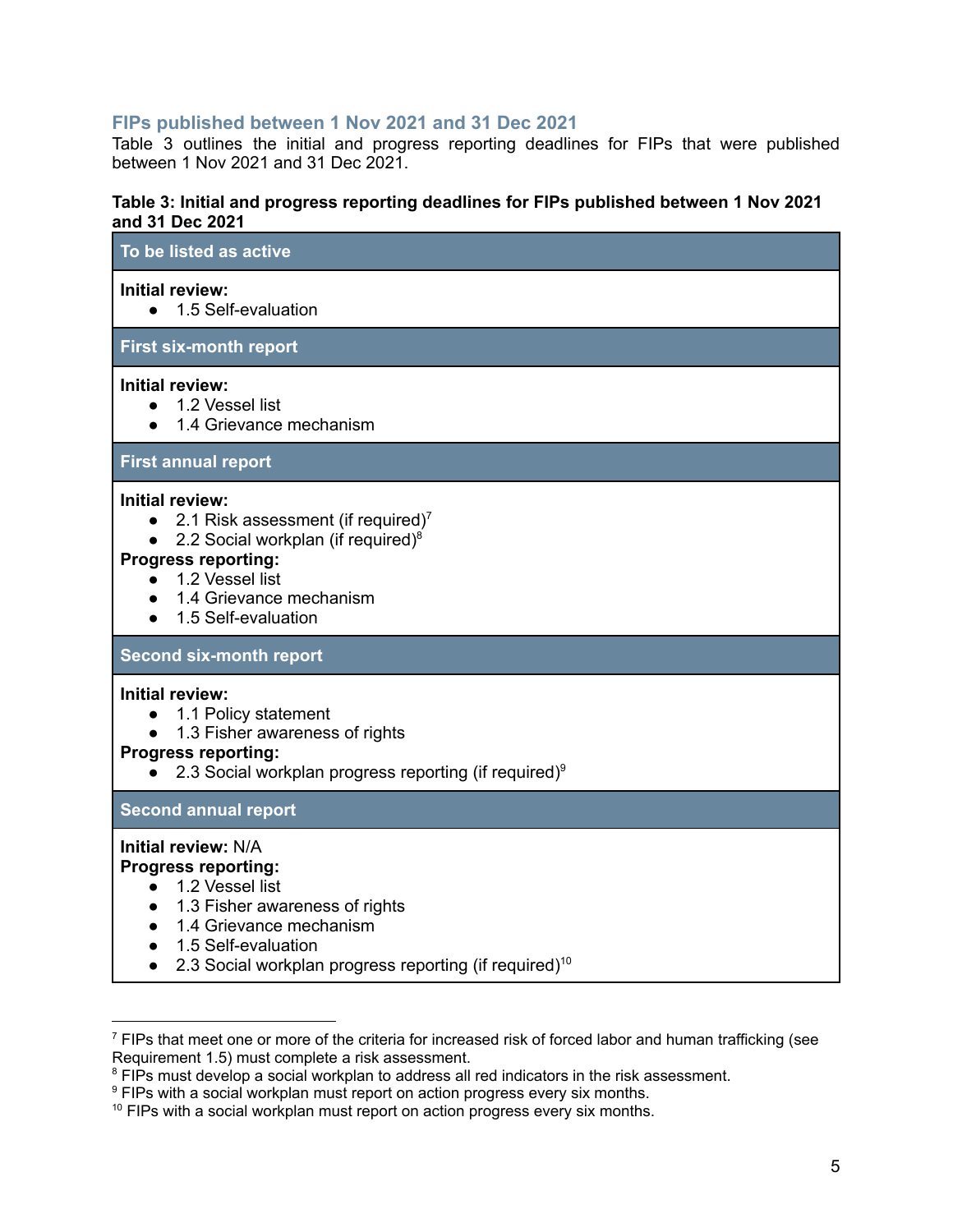# <span id="page-5-0"></span>**FIPs published between 1 Jan 2022 and 30 Apr 2022**

Table 4 outlines the initial and progress reporting deadlines for FIPs that were published between 1 Jan 2022 and 30 Apr 2022.

#### **Table 4: Initial and progress reporting deadlines for FIPs published between 1 Jan 2022 and 30 Apr 2022**

| unu vv Api ∠v∠i                                                                                                                                                                                                                                                                                          |
|----------------------------------------------------------------------------------------------------------------------------------------------------------------------------------------------------------------------------------------------------------------------------------------------------------|
| To be listed as active                                                                                                                                                                                                                                                                                   |
| <b>Initial review:</b><br>1.5 Self-evaluation<br>$\bullet$                                                                                                                                                                                                                                               |
| <b>First six-month report</b>                                                                                                                                                                                                                                                                            |
| <b>Initial review:</b><br>• 1.2 Vessel list<br>1.4 Grievance mechanism<br>$\bullet$                                                                                                                                                                                                                      |
| <b>First annual report</b>                                                                                                                                                                                                                                                                               |
| <b>Initial review:</b><br>1.1 Policy statement<br>1.3 Fisher awareness of rights<br>2.1 Risk assessment (if required) <sup>11</sup><br>2.2 Social workplan (if required) <sup>12</sup><br><b>Progress reporting:</b><br>• 1.2 Vessel list<br>1.4 Grievance mechanism<br>1.5 Self-evaluation<br>$\bullet$ |
| <b>Second six-month report</b>                                                                                                                                                                                                                                                                           |
| <b>Initial review: N/A</b><br><b>Progress reporting:</b><br>2.3 Social workplan progress reporting (if required) <sup>13</sup><br>$\bullet$                                                                                                                                                              |
| <b>Second annual report</b>                                                                                                                                                                                                                                                                              |
| <b>Initial review: N/A</b><br><b>Progress reporting:</b><br>• 1.2 Vessel list<br>1.3 Fisher awareness of rights<br>$\bullet$<br>1.4 Grievance mechanism<br>$\bullet$<br>1.5 Self-evaluation<br>2.3 Social workplan progress reporting (if required) <sup>14</sup><br>$\bullet$                           |

<sup>&</sup>lt;sup>11</sup> FIPs that meet one or more of the criteria for increased risk of forced labor and human trafficking (see Requirement 1.5) must complete a risk assessment.

 $12$  FIPs must develop a social workplan to address all red indicators in the risk assessment.

<sup>&</sup>lt;sup>13</sup> FIPs with a social workplan must report on action progress every six months.

<sup>&</sup>lt;sup>14</sup> FIPs with a social workplan must report on action progress every six months.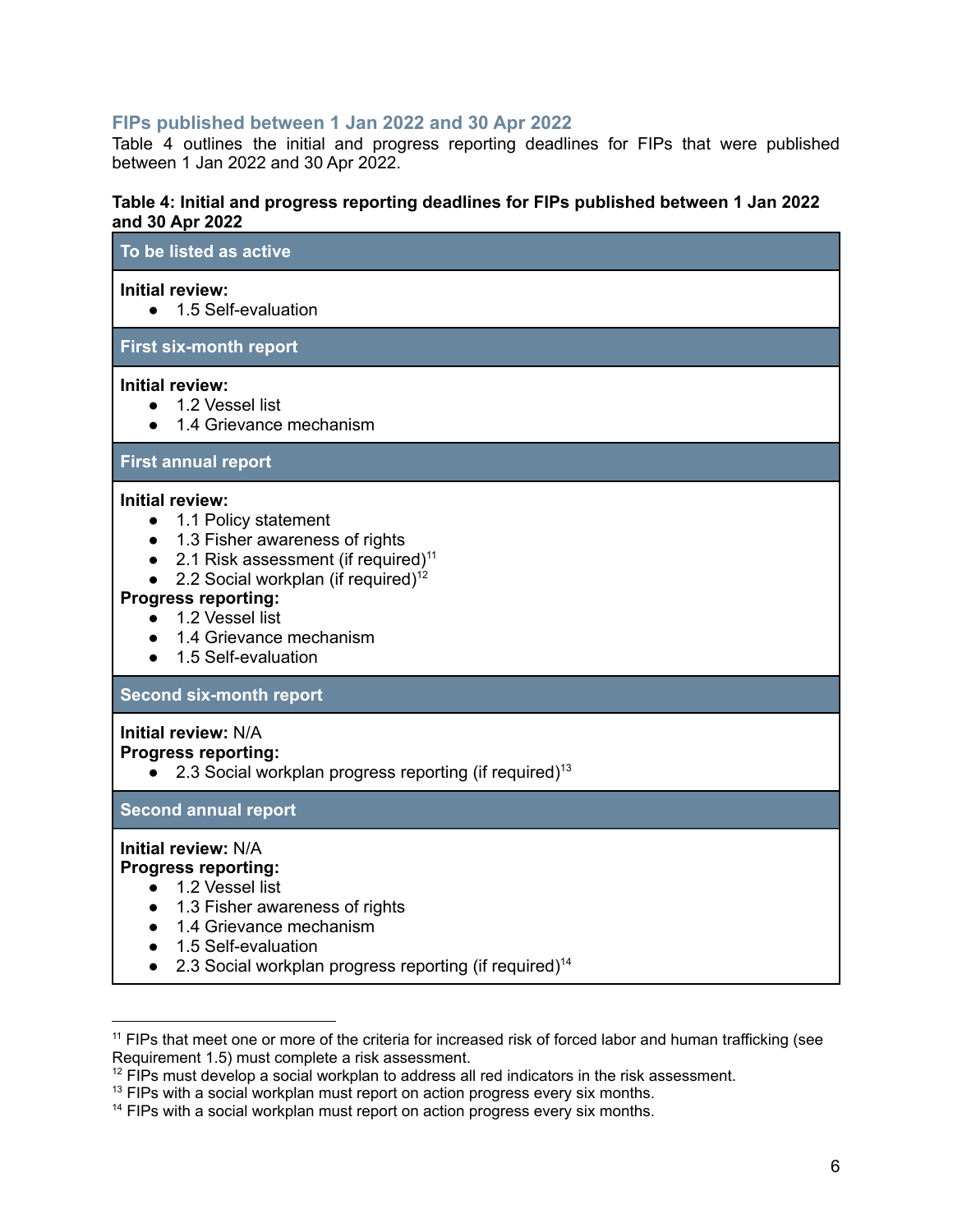#### <span id="page-6-0"></span>**FIPs published between 1 May 2022 and 30 Jun 2022**

Table 5 outlines the initial and progress reporting deadlines for FIPs that were published between 1 May 2022 and 30 Jun 2022.

#### **Table 5: Initial and progress reporting deadlines for FIPs published between 1 May 2022 and 30 Jun 2022**

| To be listed as active                                                                                                                                                                                                                                                                                       |
|--------------------------------------------------------------------------------------------------------------------------------------------------------------------------------------------------------------------------------------------------------------------------------------------------------------|
| Initial review:<br>1.2 Vessel list<br>1.5 Self-evaluation<br>$\bullet$                                                                                                                                                                                                                                       |
| <b>First six-month report</b>                                                                                                                                                                                                                                                                                |
| <b>Initial review:</b><br>1.4 Grievance mechanism<br>$\bullet$                                                                                                                                                                                                                                               |
| <b>First annual report</b>                                                                                                                                                                                                                                                                                   |
| Initial review:<br>1.1 Policy statement<br>$\bullet$<br>1.3 Fisher awareness of rights<br>2.1 Risk assessment (if required) <sup>15</sup><br>2.2 Social workplan (if required) <sup>16</sup><br><b>Progress reporting:</b><br>1.2 Vessel list<br>$\bullet$<br>1.4 Grievance mechanism<br>1.5 Self-evaluation |
| <b>Second six-month report</b>                                                                                                                                                                                                                                                                               |
| <b>Progress reporting:</b><br>2.3 Social workplan progress reporting (if required) <sup>17</sup>                                                                                                                                                                                                             |
| <b>Second annual report</b>                                                                                                                                                                                                                                                                                  |
| Initial review: N/A<br><b>Progress reporting:</b><br>• 1.2 Vessel list<br>1.3 Fisher awareness of rights<br>$\bullet$<br>1.4 Grievance mechanism<br>$\bullet$<br>1.5 Self-evaluation<br>2.3 Social workplan progress reporting (if required) <sup>18</sup>                                                   |

<sup>&</sup>lt;sup>15</sup> FIPs that meet one or more of the criteria for increased risk of forced labor and human trafficking (see Requirement 1.5) must complete a risk assessment.

<sup>&</sup>lt;sup>16</sup> FIPs must develop a social workplan to address all red indicators in the risk assessment.

<sup>&</sup>lt;sup>17</sup> FIPs with a social workplan must report on action progress every six months.

<sup>&</sup>lt;sup>18</sup> FIPs with a social workplan must report on action progress every six months.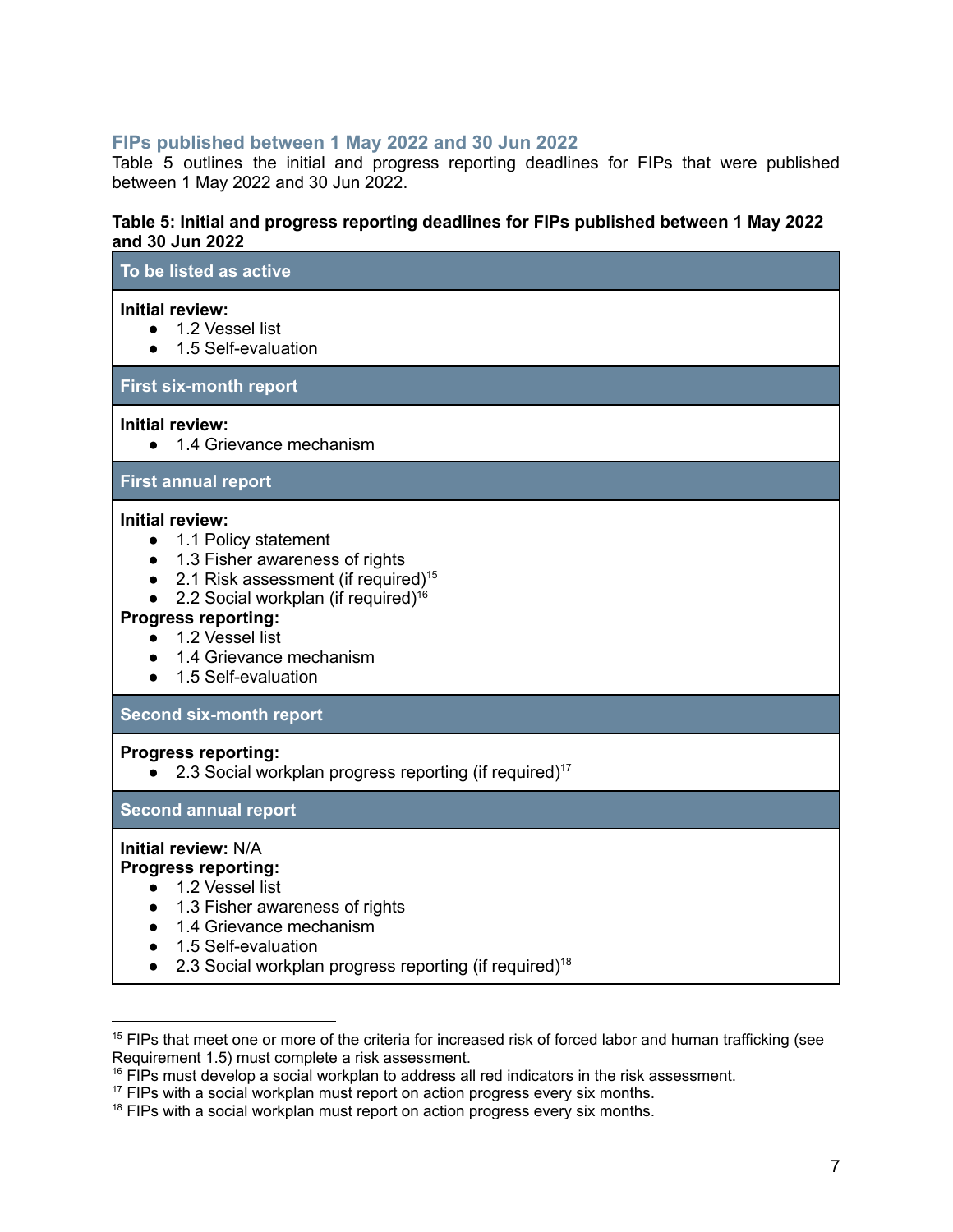# <span id="page-7-0"></span>**FIPs published between 1 July 2022 and 31 Dec 2022**

Table 6 outlines the initial and progress reporting deadlines for FIPs that were published between 1 July 2022 and 31 Dec 2022.

#### **Table 6: Initial and progress reporting deadlines for FIPs published between 1 July 2022 and 31 Dec 2022**

# **To be listed as active Initial review:** ● 1.2 Vessel list ● 1.5 Self-evaluation **First six-month report Initial review:** ● 1.1 Policy statement ● 1.3 Fisher awareness of rights ● 1.4 Grievance mechanism **First annual report Initial review:**  $\bullet$  2.1 Risk assessment (if required)<sup>19</sup> • 2.2 Social workplan (if required)<sup>20</sup> **Progress reporting:**

- 1.2 Vessel list
- 1.4 Grievance mechanism
- 1.5 Self-evaluation

#### **Second six-month report**

#### **Progress reporting:**

 $\bullet$  2.3 Social workplan progress reporting (if required)<sup>21</sup>

#### **Second annual report**

#### **Initial review:** N/A

# **Progress reporting:**

- 1.2 Vessel list
- 1.3 Fisher awareness of rights
- 1.4 Grievance mechanism
- 1.5 Self-evaluation
- $\bullet$  2.3 Social workplan progress reporting (if required)<sup>22</sup>

<sup>&</sup>lt;sup>19</sup> FIPs that meet one or more of the criteria for increased risk of forced labor and human trafficking (see Requirement 1.5) must complete a risk assessment.

 $20$  FIPs must develop a social workplan to address all red indicators in the risk assessment.

 $21$  FIPs with a social workplan must report on action progress every six months.

<sup>&</sup>lt;sup>22</sup> FIPs with a social workplan must report on action progress every six months.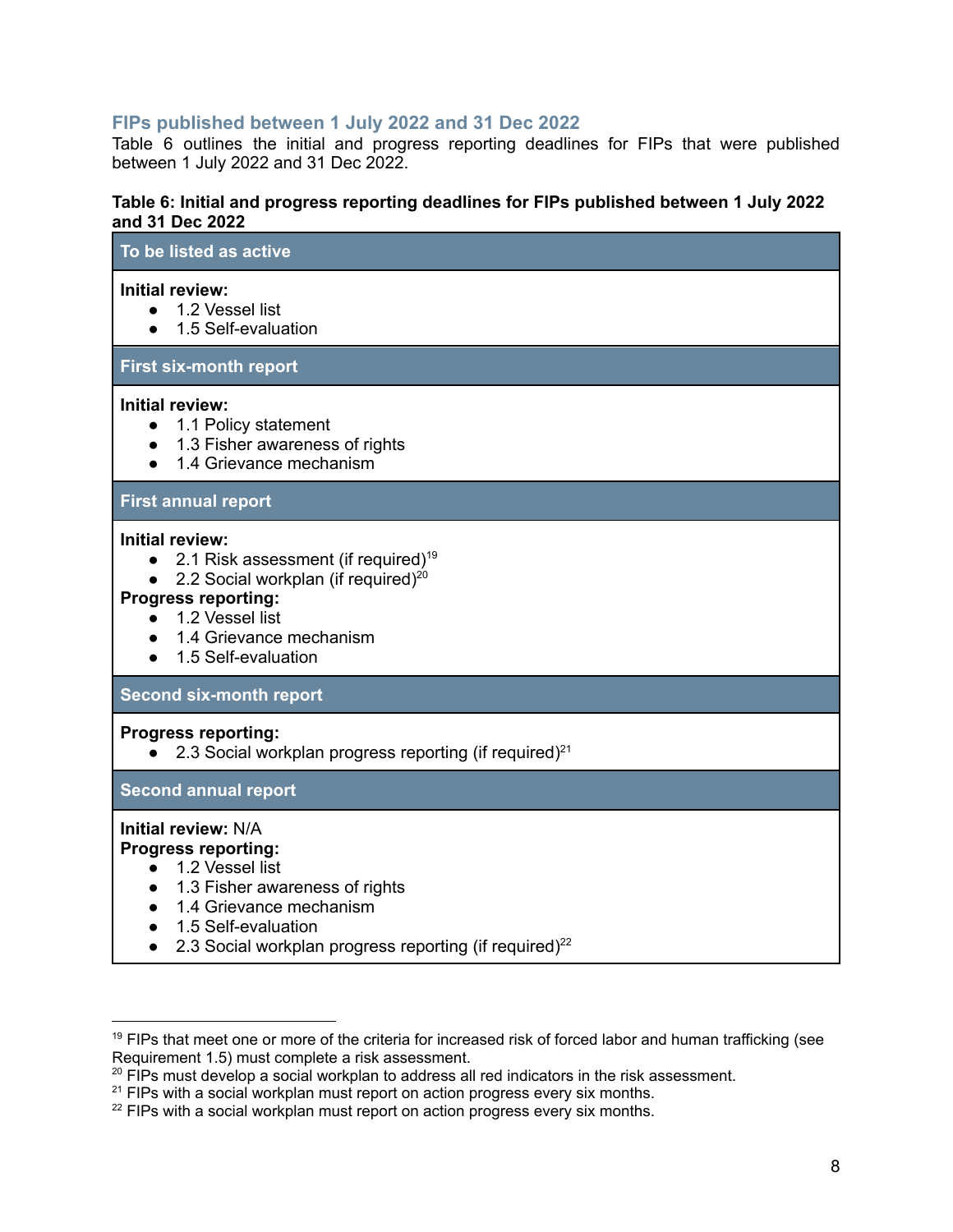# <span id="page-8-0"></span>**FIPs published after 31 Dec 2022**

Table 7 outlines the initial and progress reporting deadlines for FIPs that were published after 31 Dec 2022.

#### **Table 7: Initial and progress reporting deadlines for FIPs published after 31 Dec 2022**

#### **To be listed as active**

#### **Initial review:**

- 1.1 Policy statement
- 1.2 Vessel list
- 1.5 Self-evaluation

#### **First six-month report**

#### **Initial review:**

- 1.3 Fisher awareness of rights
- 1.4 Grievance mechanism

#### **First annual report**

#### **Initial review:**

- 2.1 Risk assessment (if required) $^{23}$
- 2.2 Social workplan (if required) $^{24}$

#### **Progress reporting:**

- $\bullet$  1.2 Vessel list
- 1.3 Fisher awareness of rights
- 1.4 Grievance mechanism
- 1.5 Self-evaluation

#### **Second six-month report**

#### **Progress reporting:**

 $\bullet$  2.3 Social workplan progress reporting (if required)<sup>25</sup>

 $23$  FIPs that meet one or more of the criteria for increased risk of forced labor and human trafficking (see Requirement 1.5) must complete a risk assessment.

 $24$  FIPs must develop a social workplan to address all red indicators in the risk assessment.

 $25$  FIPs with a social workplan must report on action progress every six months.